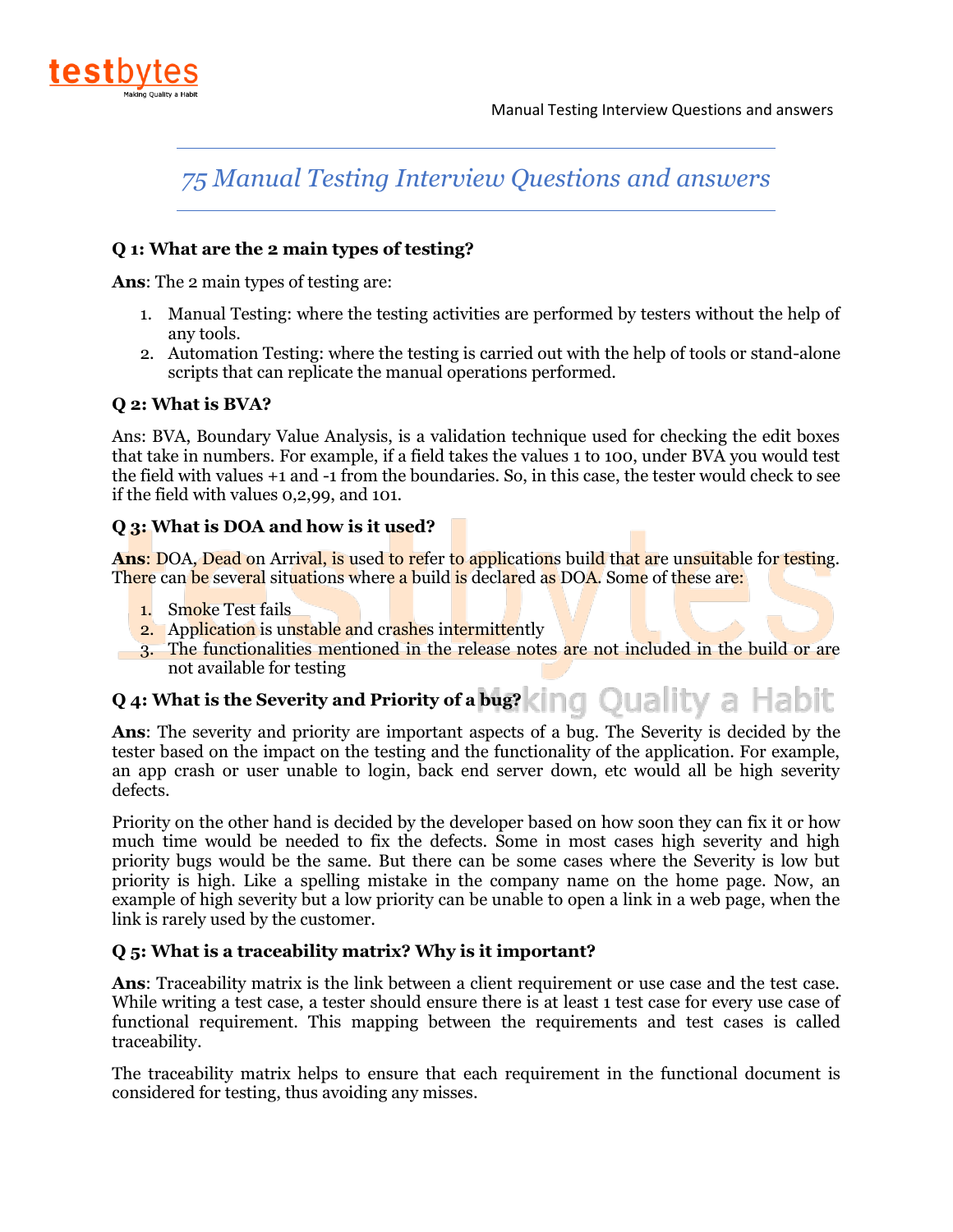

## **Q 6: What are the different levels of testing?**

**Ans:** Testing is done at different levels, they are

- 1. Unit testing or component level testing
- 2. Functional and module testing
- 3. Integration testing
- 4. System testing
- 5. Acceptance testing

## **Q 7: What is a test plan?**

**Ans:** A test plan is a document that enlists all the aspects of the testing project. Some of the main headers under a test plan are:

- 1. In scope and out of scope features.
- 2. The hardware, software, and resource requirements
- 3. Entry and exit criteria
- 4. Test strategy
- 5. Test deliverables
- 6. Risks and contingencies
- 7. Roles and responsibilities
- 8. Escalation mechanism

## **Q 8: What is the difference between regression and retesting?**

**Ans:** Regression testing refers to repeated testing of the functionalities already delivered and tested in previous testing cycles. Regression testing is done to ensure that the new code changes in the current build have not broken or adversely impacted any previous functionalities. In many companies, regression testing is automated to ensure more time can be dedicated to the thorough testing of the new features.

Retesting, on the other hand, refers to rechecking the defects after they are fixed, to ensure the issue is completed resolved. For retesting, a tester would perform the same steps as mentioned in the defect steps to reproduce to ensure the defect is fixed and then based on their discretion they would also check areas that might get affected by the defect fix.

#### **Q 9: What is a defect?**

**Ans:** Any deviation from the expected behavior of the application can be termed as a defect.

## **Q 10: What are the different stages in a defect life cycle?**

**Ans:** The different stages in a defect life cycle are:

- 1. New
- 2. Assigned
- 3. Fixed
- 4. Moved to QA / Ready to test
- 5. Retested
- 6. Closed
- 7. Reopen
- 8. Duplicate
- 9. Redundant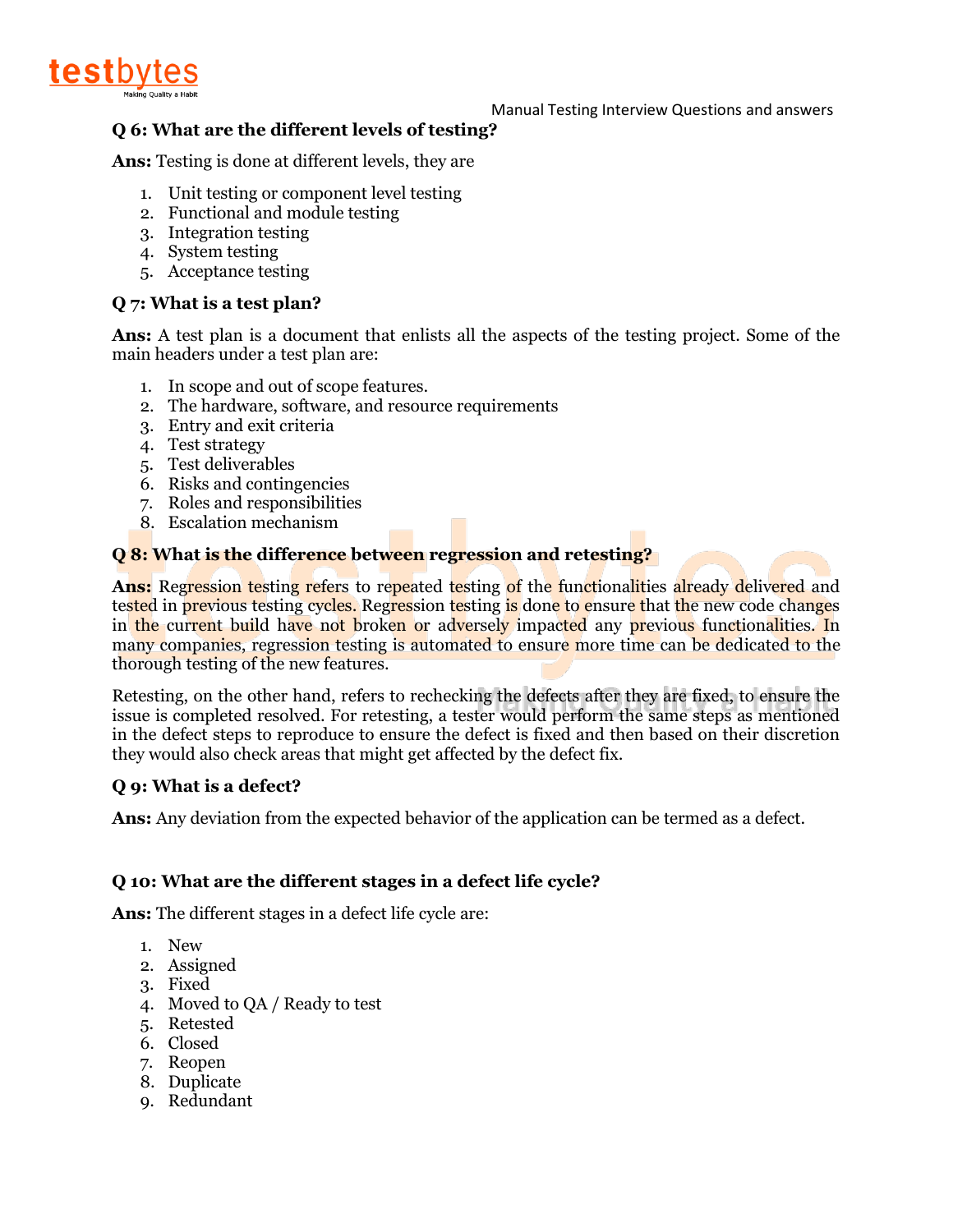

10. Moved to next iteration / Deferred

## **Q 11: What is a latent defect?**

**Ans:** There are some defects in the system that may not cause failures or impact the customer usage of the application because the preconditions for these defects are rarely met. Such defects that are silently present in the system are known as latent defects.

## **Q 12: What are the most common risks associated with project failure?**

**Ans:** The most common risks are:

- 1. Shortage of time or squeezed timelines
- 2. Shortage of skilled resources to perform the testing activities
- 3. Limited Budget
- 4. Absence of a stable environment for testing

#### **Q 13: What are stubs and drivers?**

**Ans:** Stubs and drivers are used in incremental testing. Testing follows either a top-down or a bottom-up approach. In the top-down approach, a stub is used to help in the testing of other modules. Similarly, a driver is used in the bottom-up approach for facilitating the testing.

#### **Q 14: What would you do if you find a defect?**

Ans: Here is what you should do once you find a defect.

- 1. Recreate the defect to make sure it is consistent
- 2. Try to recreate the defect in a different device, browser, or OS to make sure if it occurring everywhere or is specific to any particular device, browser, or OS.
- 3. Take the screenshot of the error
- 4. Capture the required logs as applicable  $\Box$ 4. Capture the required logs as applicable<br>5. Log the details in the bug tracking tool used by the team QUALITY A HADIT
- 

#### **Q 15: What is fuzz testing?**

**Ans:** Fuzz testing is commonly used in security testing to find vulnerabilities and coding errors in the system. In fuzz testing, data is added to the system to make it crash. Sometimes, a fuzz tester is also used to find the causes of the vulnerability as well. It is mostly done in big projects and may not prove cost-effective for smaller projects.

#### **Q 16: What are the test cases you can create for a simple login screen with username, password, and login buttons?**

**Ans:** Some of the test cases that can be created for the login screen are:

- 1. Test cases for login edit box, what type of characters it can take.
- 2. Test cases for password edit box, what type of characters it can take.
- 3. Password should be masked and should not be visible
- 4. Valid credentials should allow users to log in and move to the next screen
- 5. Invalid credentials should block the user, the appropriate message should be displayed
- 6. Username blank appropriate message should be displayed
- 7. Password blank appropriate message should be displayed
- 8. The edit boxes should be aligned properly
- 9. A forgot password link should be available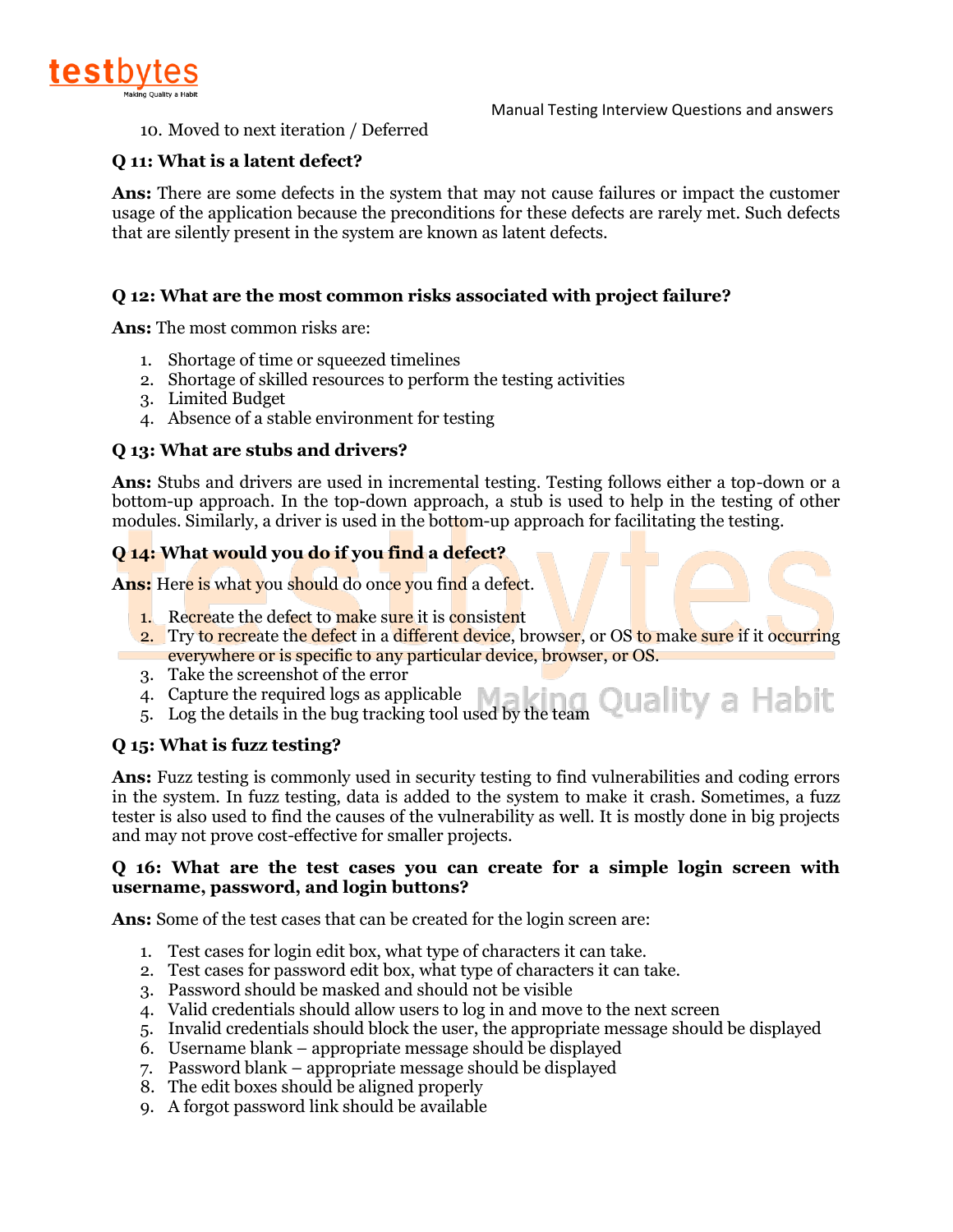

 Manual Testing Interview Questions and answers 10. Appropriate labels should be written for the login and password edit boxes

## **Q 17: What is the difference between a latent and masked defect?**

**Ans:** Latent defects are those that are existing in the system but do not impact the functionality since the preconditions for the defects are never met. A masked defect, on the other hand, is those which are hidden behind another defect. And they can be found only once the other defect is found.

## **Q 18: What techniques can be used to understand the test coverage?**

Ans: The 3 different techniques used for ensuring the test coverage are:

- 1. Statement coverage: testing ensures that each line of the code is executed at least once.
- 2. Decision coverage: testing is done to ensure that each path of the decision code loops and decision boxes are executed at least once.
- 3. Path coverage: testing is done to ensure every possible code path for a particular functionality is executed at least once.

## **Q 19: What is a code walk-through?**

**Ans:** A code walkthrough is an informal analysis of any code to check if the logic is correct and if the proper coding standards are followed. It is an unmoderated review.

**Making Quality a Habit** 

## **Q 20: What are the different parts of a defect report?**

**Ans:** A defect report would ideally include:

- 1. Summary
- 2. Tested By
- 3. Assigned to
- 4. Tested environment
- 5. Build No.
- 6. Severity
- 7. Steps to reproduce
- 8. Expected and Actual Results
- 9. Screenshots
- 10. Logs
- 11. Defect status
- 12. Comments

## **Q 21: What is an exit criterion and why is it used?**

**Ans:** Exit criteria list the conditions in which the testing would be stopped at any point in the project. It is very useful during the project execution as a guide to reject the testing build.

Some of the main exit criteria are:

- 1. Build Failure
- 2. Login failure
- 3. App Crash in critical functionalities
- 4. No data in the application
- 5. Failed smoke test

## **Q 22: What is alpha testing?**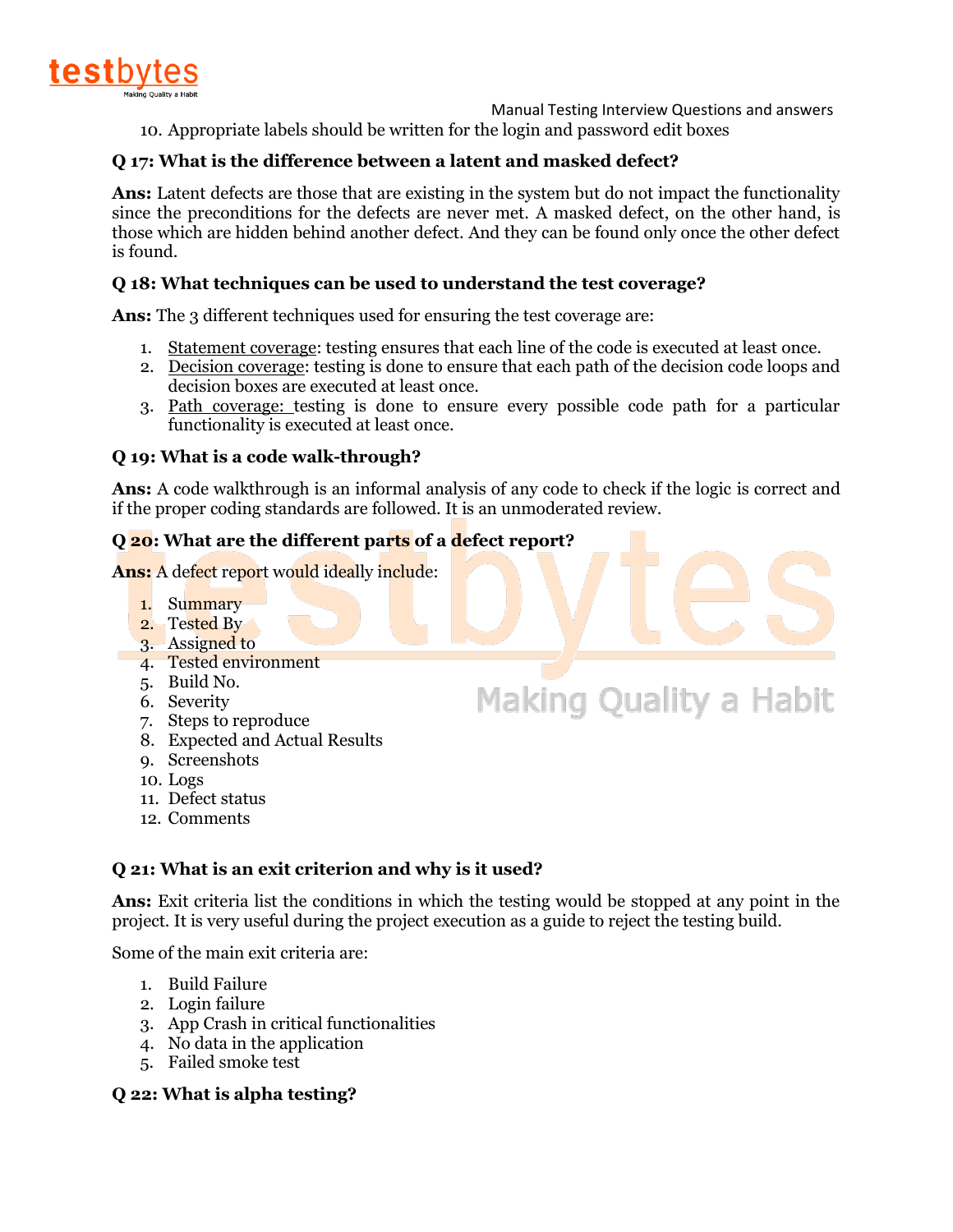

**Ans:** Alpha testing is the testing done by a subset of potential users or clients in the developer's site with the development infrastructure.

## **Q 23: What is beta testing?**

Ans: Beta testing is the testing done by a subset of the potential users or clients at their locations which is generally different from the environment where the product was developed.

## **Q 24: What is crowdsourced testing?**

**Ans:** Crowdsourced testing is a new and upcoming form of testing that involves people, not necessarily testers, from across the globe to test the product and provide their feedback. These people get paid to perform the task.

## **Q 25: What is a smoke test?**

**Ans:** A smoke test is the first test that is done to ensure the shared build is ready for testing and the critical functionalities are working. In many companies, the build is accepted for further testing only if the smoke test is a pass.

## **Q 26: How does testing fit into a CI pipeline?**

**Ans:** In a CI pipeline all the tasks are automated, hence testing is also automated. A trigger is set to start the testing suite every time there is a new code check-in and build. Once the testing is complete a pass/fail report is sent out to the stakeholders and based on the results the decision is taken to push the build to production or to roll it back.

## **Q 27: How is testing possible in the agile/scrum sprints?**

**Ans:** In Agile and Scrum the testing would start early along with the development. As and when a block of code is ready, testing starts for that functionality with the help of stubs, drivers, and harness.

#### **Q 28: What are positive and negative testing?** ng Quality a Habit

**Ans:** Positive testing refers to all the happy paths where the application performs as expected with the correct input. Negative tests, on the other hand, involves giving incorrect data to the system to ensure it responds appropriately.

## **Q 29: What is an exploratory test?**

**Ans:** Random tests that are done without any pre-decided steps to just traverse through the application and find defects are called exploratory testing.

## **Q 30: What is DRE?**

**Ans:** DRE, defect removal efficiency, a metrics commonly used for evaluating the effectiveness of the testing process. It is defined as the percentage of the defect found in testing by the sum of defects in testing and production.

## **Q 31: What is the career path for a tester?**

**Ans:** Just like a developer there is a great career path for testers. It starts with a tester or junior tester, test analyst, test lead, test manager, and test consultant.

## **Q 32: What are the roles and responsibilities of a tester?**

**Ans**: A tester is expected to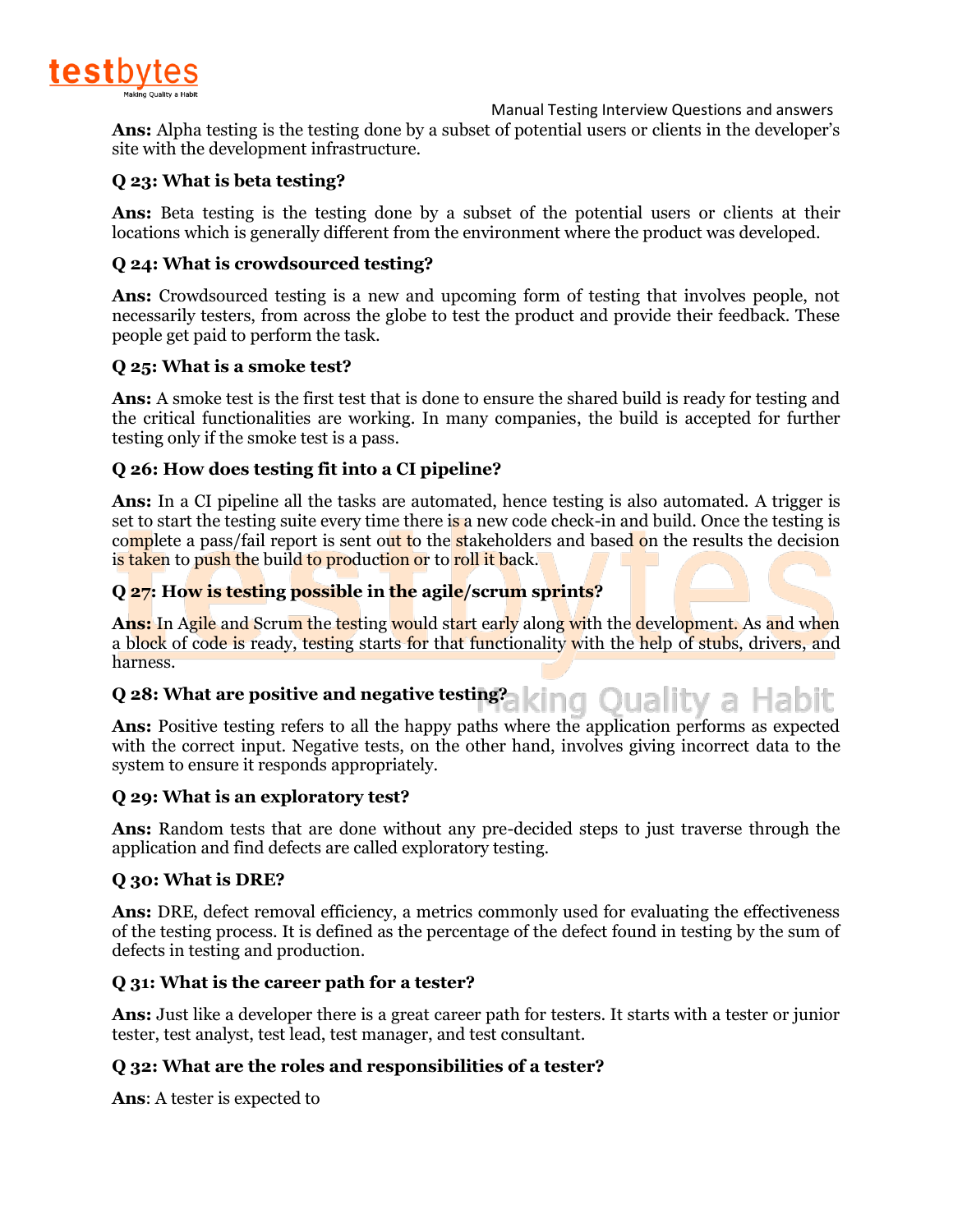

- 1. Take care of the day to day testing activities
- 2. Report bugs when found
- 3. Retest the bugs

## **Q 33: What are the roles and responsibilities of a test lead?**

**Ans:** A test lead would

- 1. Assign the tasks to the team members
- 2. Monitor the defects raised by the team
- 3. Participate in defect triages when required.
- 4. Consolidate and share the daily or weekly testing status with the manager
- 5. Help the manager while creating a test plan
- 6. Inform the manager of any foreseen risks

## **Q 34: What are the roles and responsibilities of a test manager?**

**Ans:** A test manager is responsible for

- 1. Getting the testing projects from clients and stakeholders
- 2. Preparing and presenting the strategy document
- 3. Preparing the test plan with the help of a lead
- 4. Help the team with the resources needed
- 5. Help the team with mitigating the risk
- 6. Prepare and present the testing metrics to the team
- 7. Help in escalations as and when needed

## **Q 35: What are the different types of testing. Name a few types in each.**

**Ans:** Testing can be divided mainly into 2 types:

- 1. **Functional Testing**: It deals with testing the functionality of the application under test. Some of the testings under functional testing are:<br>a. Unit Testing **Ouality a Habit** 
	- a. Unit Testing
	- b. System testing
	- c. User Acceptance testing
	- d. Integration testing
- 2. **Non-functional testing**: it involves testing the non-functional features like performance, scalability, security reliability, etc.
	- a. Load testing
	- b. Stress testing
	- c. User Acceptance testing
	- d. Security testing
	- e. Endurance testing
	- f. Installation testing

## **Q 36: What are the stages in the software testing lifecycle?**

**Ans:** The stages in the software testing lifecycle are:

- 1. Requirement Analysis
- 2. Test Planning
- 3. Test Case Development
- 4. Test Environment Setup
- 5. Testing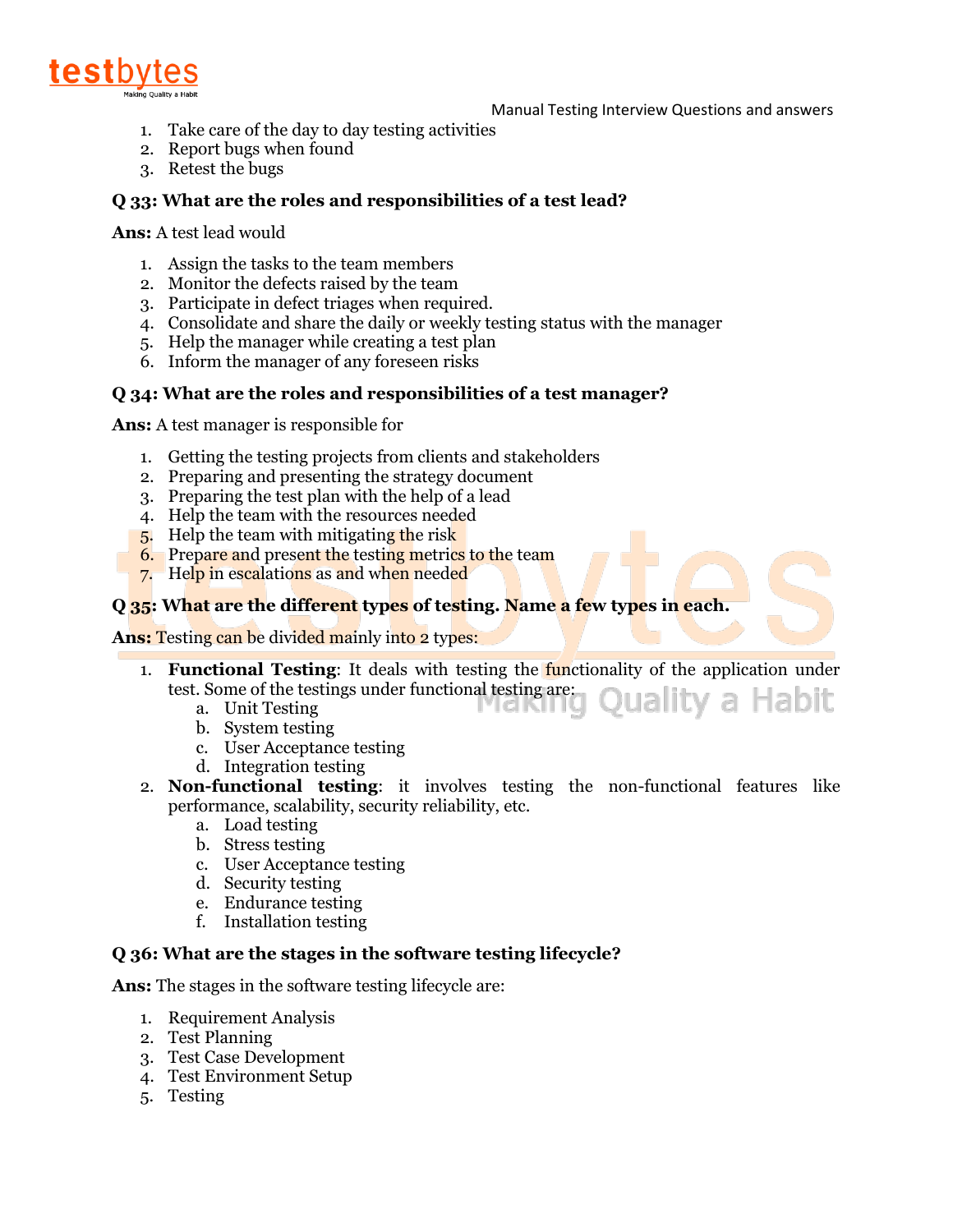

6. Test Closure and deliverables handover

## **Q 37: What are the qualities of a good tester?**

**Ans:** Some qualities of a good tester are:

- 1. An eye for finding details and mistakes in the system
- 2. A good understanding of the application under test and how the users would be using the application
- 3. A good domain knowledge
- 4. Good communication skills are important for a tester
- 5. Good contacts within and outside the team help the tester reach out to people and get issues resolved easily speeding up the process.

## **Q 38: What is cross-browser testing?**

**Ans:** Cross-browser testing refers to testing a web application on different browsers like Chrome, Firefox, Edge, Safari, etc. to ensure it performs equally well in each.

## **Q 39: What is responsive testing?**

**Ans:** Responsive testing involves testing a website or mobile app on devices of different screen sizes to ensure it renders properly in each device. This testing also helps to eliminate any alignment issues during the rendering.

## **Q 40: What is a software bug?**

**Ans:** Any deviation from the expected functionality of the application as documented in the specifications document is called a software bug.

## **Q 41: What is black box testing?**

**Ans:** A type of testing where the tester understands and has access only to the input and output of a system through a graphics interface is called black-box testing. Here the tester would not know the code or how it is written.

## **Q 42: What is white box testing:**

**Ans:** In white-box testing, the tester has access to the code implementation. The test cases are designed to cover the different paths and loops in the implementation. For white-box testing, some basic coding knowledge and background are an additional advantage.

## **Q 43: What are the advantages of manual testing?**

**Ans:** The advantages of manual testing are:

- 1. It is more suitable for small projects
- 2. A tester can find more bugs when performing test cases unlike automation
- 3. The test cases can be easily tuned to adjust to the changes in the code and UI
- 4. Difficult scenarios and switching between systems and modules can be easily done
- 5. Very useful in ad-hoc, exploratory, and usability testing
- 6. Needs fewer skills and can be learned easily

## **Q 44: What are the disadvantages of manual testing?**

**Ans**: Some disadvantages of manual testing are: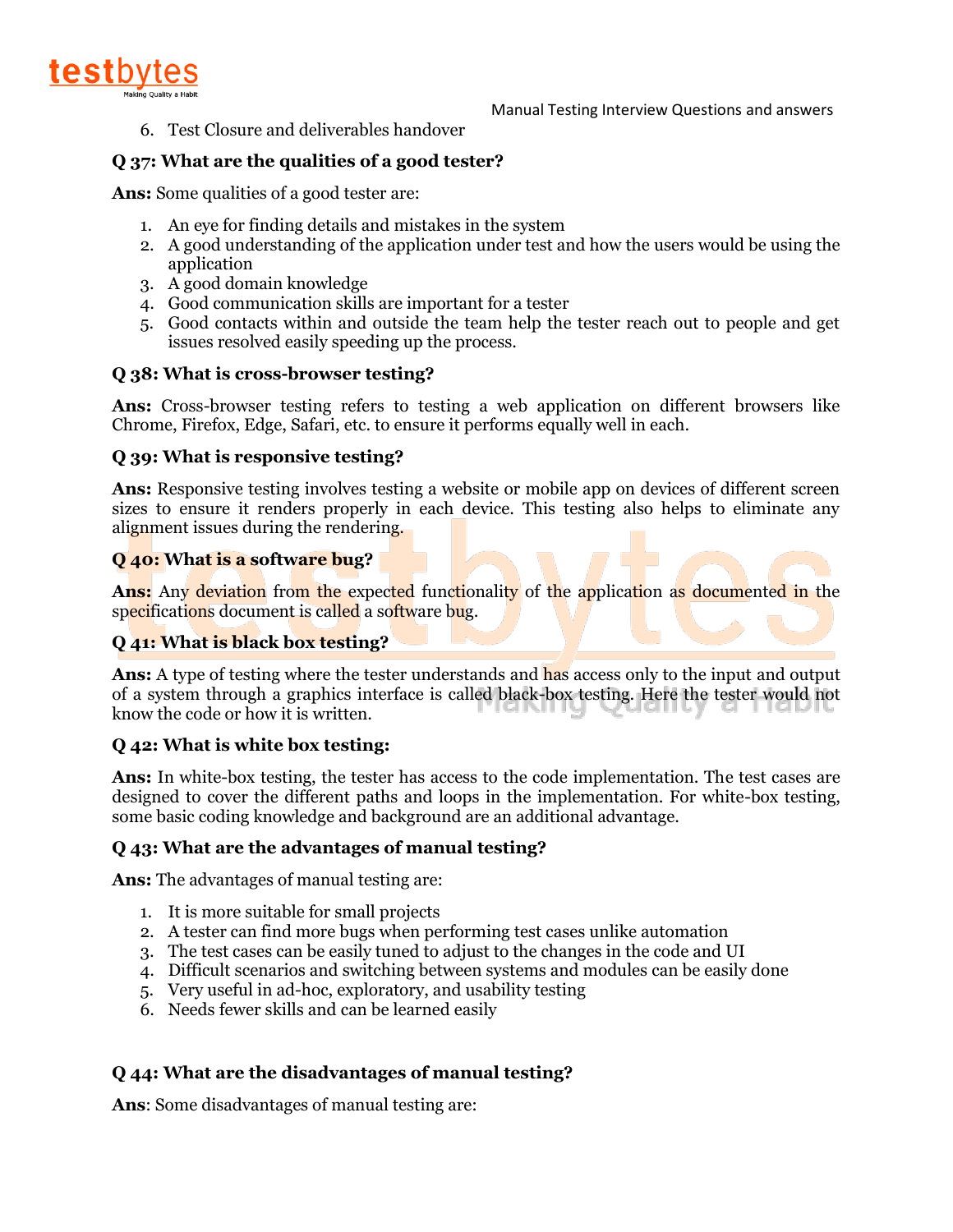

- 1. It is time-consuming and not suitable for projects with strict timelines
- 2. It can become redundant for functionalities that are stable with no code change
- 3. Performance tests can not be performed manually
- 4. It proves more expensive in the long run.
- 5. With every iteration or release, the timelines keep on increasing.
- 6. It is prone to human errors

## **Q 45: When will you choose manual testing over automation?**

**Ans:** Under some situations, manual testing is preferred over automation, these are:

- 1. Bug re-testing
- 2. For testing cases, that need to be run only a few times for the project.
- 3. For Adhoc and exploratory testing.
- 4. For checking the user-friendliness of the application
- 5. While handling complex scenarios.
- 6. For testing cases, where some random decision-making is involved.

## **Q 46: What is a testbed?**

**Ans:** The environment for testing with the needed parameters is called a testbed. It is a digital platform that can include the OS, hardware, software, database, network, etc.

#### **Q 47: What is a test case?**

**Ans:** A test case is a set of instructions that the tester is expected to perform to test functionality. A good test case can be easily understood and run by any person even if they do not have a testing background.

## **Q 48: What are the details included in a test case?**

**Ans:** A test case would include:

- 1. S No.
- 1. S No.<br>2. Traceability reference to the requirements document
- 3. Pre-conditions
- 4. Steps to reproduce
- 5. Expected result
- 6. Actual result
- 7. Result (Pass/Fail)
- 8. Bug ID
- 9. Comments

#### **Q 49: What is user acceptance testing?**

**Ans:** Also known as end-user testing, it is performed by a subset of the actual users to understand if the application is working as expected for the users. In UAT, the users would suggest some improvements in the application that would make it more suitable.

## **Q 50: What is Soak Testing?**

**Ans:** Soak testing is a kind of performance testing in which the system is kept under continuous load for a long time to find defects and bottlenecks in the system. It is also called as Endurance test. Most commonly memory leaks and system utilization-related issues can be found during these tests.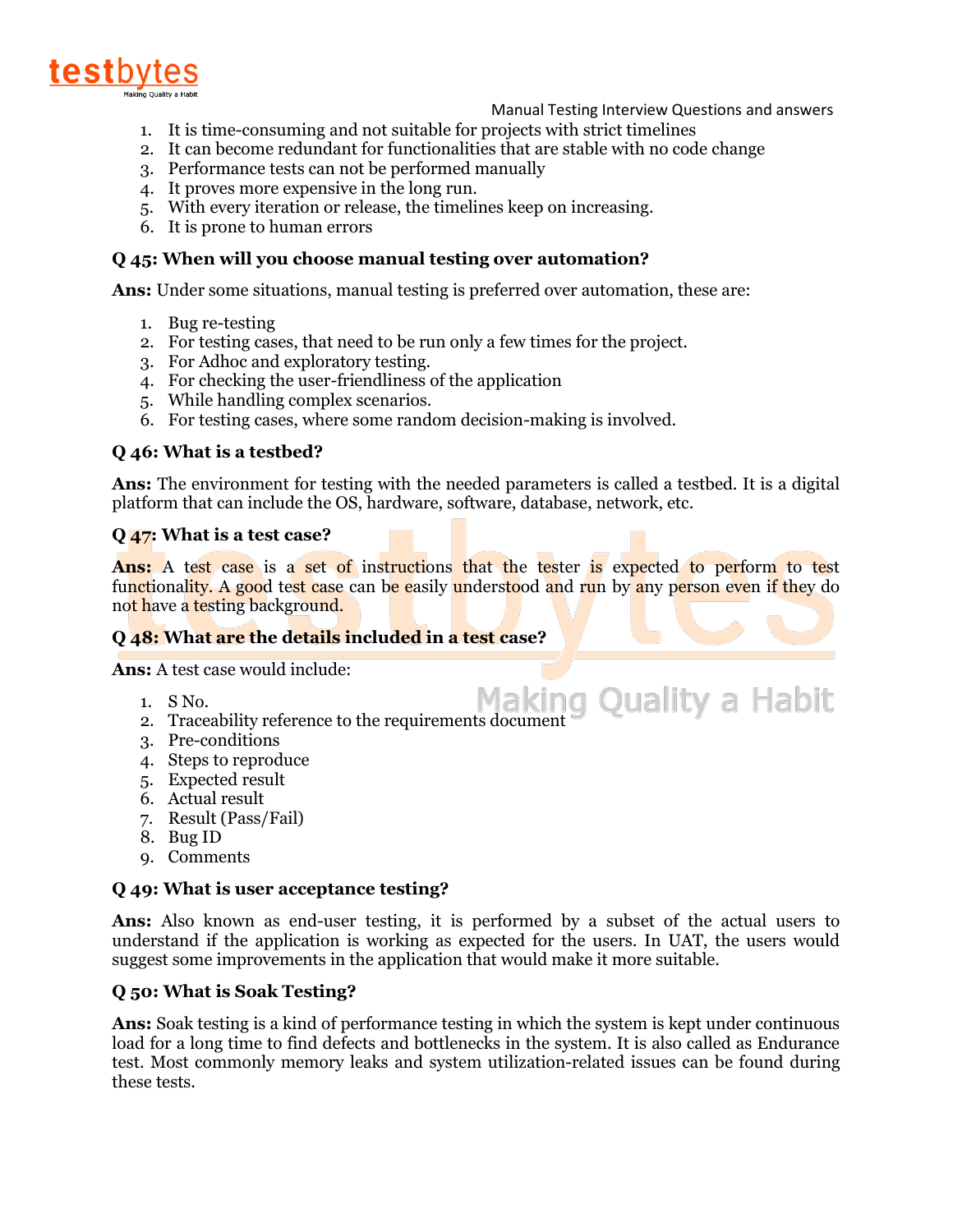

Making Quality a Habit

## **Q 51: What is localization testing?**

**Ans:** The localization testing is done to check the functionalities that the dependent on the location. These can be related to map, search features, regional languages, etc.

## **Q 52: What is A/B testing?**

**Ans:** A/B testing is done when there are 2 or more versions of the app. Both these apps are given to the client or each app is given to a set of clients, for testing to decide which one is better and should be deployed to production.

## **Q 53: What are the different types of integration testing?**

**Ans:** The different types of integration testing are:

- 1. Big bang testing
- 2. Bottom-up testing
- 3. Top-down testing

## **Q 54: What is called the pesticides paradox?**

**Ans:** When the same tests are conducted on the same system, again and again, no new defects can be found and the system becomes immune to these tests. This situation is called the pesticides paradox. To avoid such a scenario, the tests should be modified with new strategies and approaches.

#### **Q 55: Name some test deliverables?**

**Ans:** Some test deliverables are:

- 1. Test Plan
- 2. Effort estimation report
- 3. Test cases
- 4. Traceability matrix
- 5. Defect report
- 6. Test report
- 7. Test summary

## **Q 56: What is big-bang testing?**

**Ans:** Testing all the modules together once the development is complete is called the big-bang testing approach. The defects found in big-bang testing have a very high fixing cost since they are found towards the end of the development cycle.

#### **Q 57: What is top-down testing?**

**Ans:** In the top-down testing approach, the top modules are tested first and then moving on to the smaller modules. Stubs are used as a temporary module to assist in testing the higher modules.

## **Q 58: What is bottom-up testing?**

**Ans:** Bottom-up approach is the opposite of the top-down approach, here the lower modules are tested first as and when they are ready. Moving up to bigger integrated modules. Drivers are used to doing integration testing till the module development is complete.

## **Q 59: What is end-to-end testing?**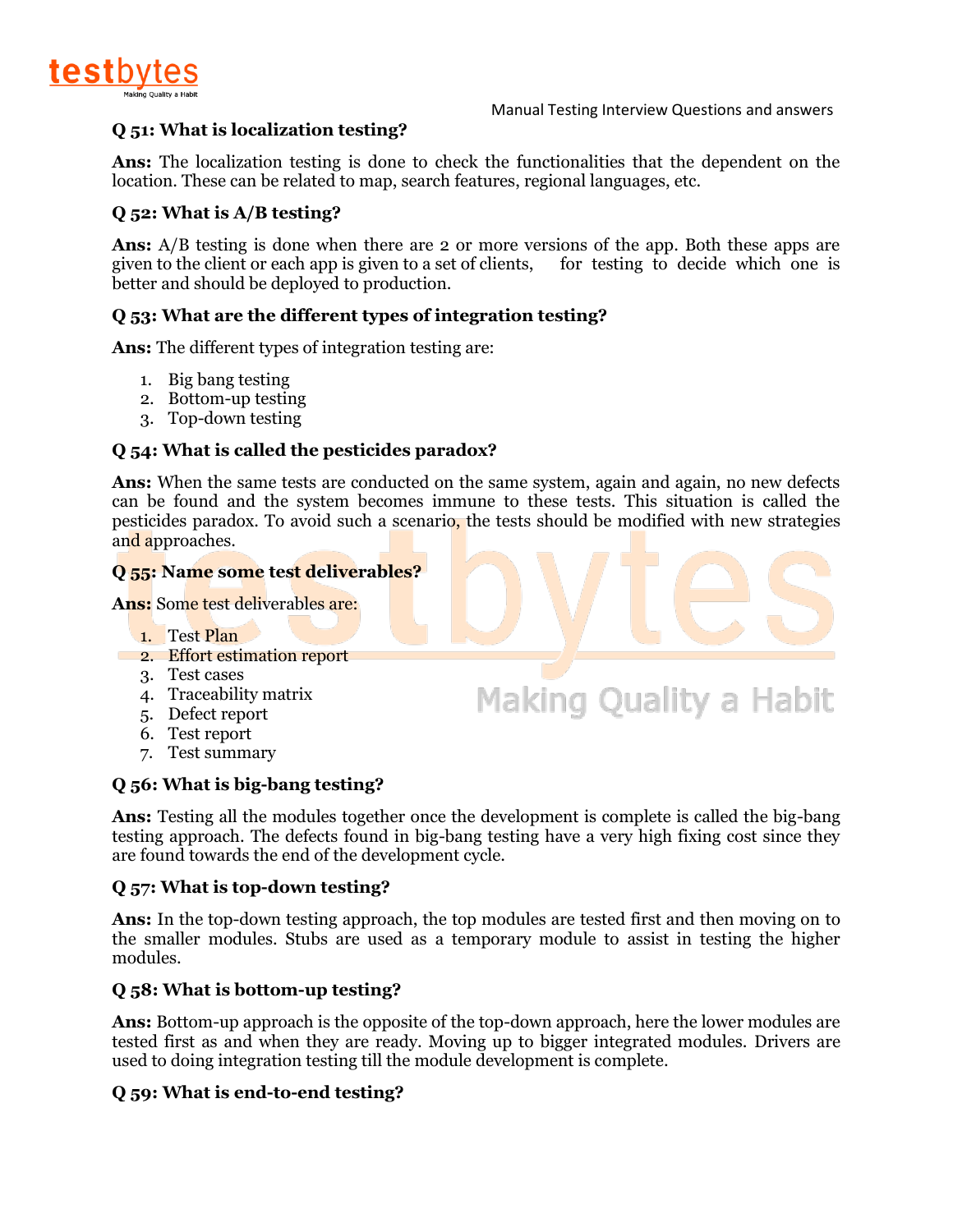

**Ans:** End-to-end testing means testing the entire flow of the application from the start to the end. One of the biggest challenges in end-to-end testing is that it spans multiple systems, so the verification can become complex.

## **Q 60: What is GUI testing?**

**Ans:** Testing an application using only the graphical user interface is called GUI testing. In this, apart from the functionality, a tester would also check the alignment, color combinations, readability, ease of navigation, etc.

## **Q 61: What is recovery testing?**

**Ans:** This testing is done to check how soon the system can recover after a system crash. It is a type of non-functional testing.

## **Q 62: What is risk-based testing?**

**Ans:** In risk-based testing, the critical modules and those which are likely to have more failures are tested first. This type of test prioritization based on risk is the basis of risk-based testing.

## **Q 63: What is security testing?**

**Ans:** The testing that is done to find the vulnerabilities in the system, protect the data, and ensure the functionalities are working as expected is called security testing. It also involves checking the access to systems. This means people with different access levels should be able to access only parts of the system they are allowed to as per the business.

## **Q 64: What is load testing?**

**Ans:** Load testing is done to see the performance of the application under load. A load is simulated on the system and then functional testing is performed to find the bottlenecks in the system.

# **Q 65: Name some best practices in software testing.**

**Ans:** Some best practices are:

- 1. Start early
- 2. Update your test cases, and test approach frequently to identify more defects
- 3. Always think like the client
- 4. Think out of the box
- 5. Automate repeated tests and focus more testing on new modules

## **Q 66: What is exhaustive testing?**

**Ans:** Exhaustive testing is testing the system with all the valid and invalid inputs. In most cases, exhaustive testing is not possible and a tester would go with BVA or equivalence partition techniques to test the application.

## **Q 67: What is the 80:20 rule?**

**Ans:** The 80:20 rule states that 80% of the defects are found in 20% of the code. This is also called defect clustering.

## **Q 68: What is defect cascading?**